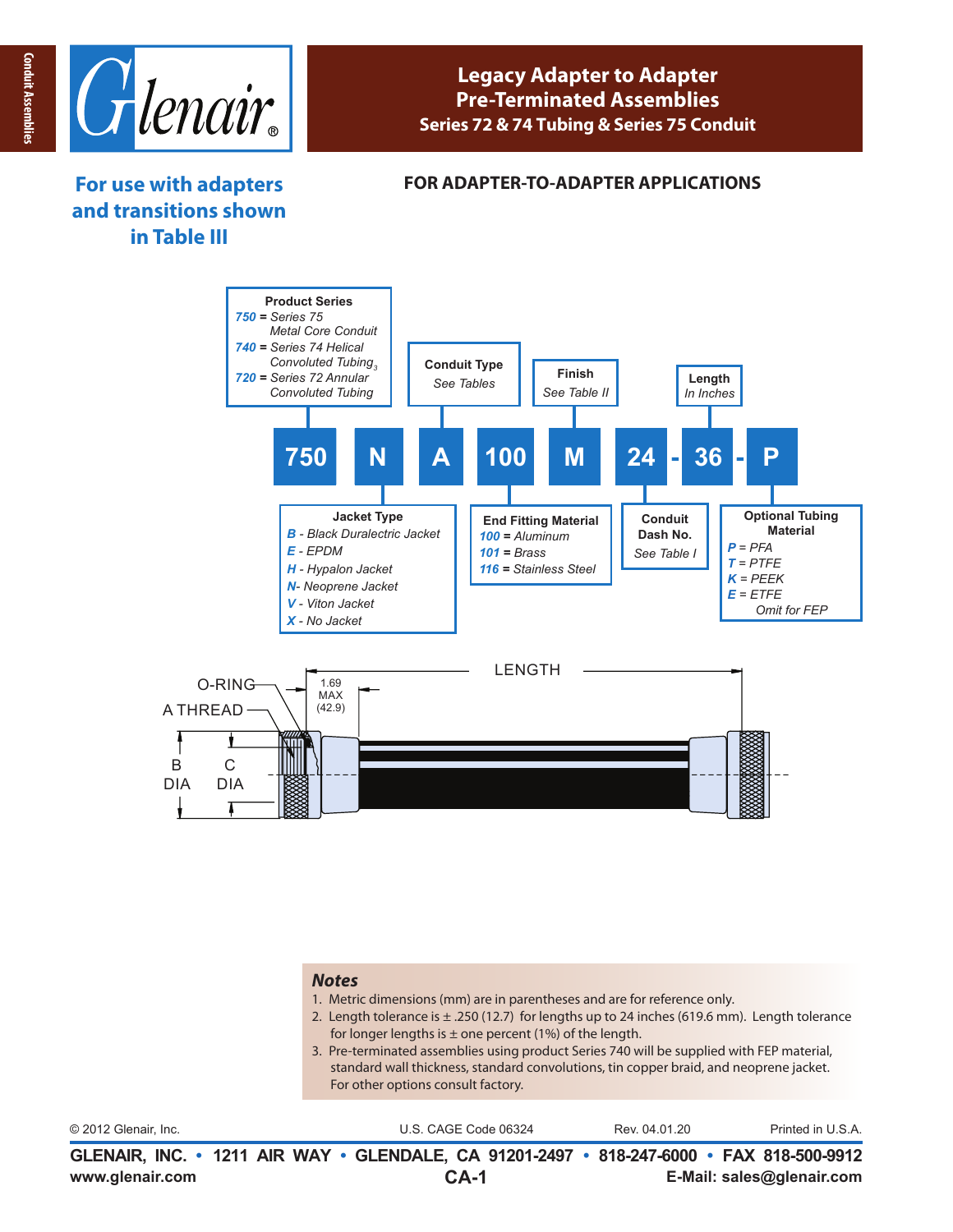# **Legacy Adapter to Adapter Pre-Terminated Assemblies Series 72 & 74 Tubing & Series 75 Conduit**



| <b>Table I: Thread Size</b> |           |                     |           |                 |              |              |
|-----------------------------|-----------|---------------------|-----------|-----------------|--------------|--------------|
| <b>Dash</b>                 |           | <b>Availability</b> |           | <b>A Thread</b> | <b>B</b> Max | C Max        |
| No.                         | 72        | 74                  | 75        | Class 2B        |              |              |
| 06                          |           |                     |           | 7/16 - 28 UNEF  | .640(16.3)   | .188(4.8)    |
| 08                          |           |                     | $\bullet$ | 1/2 - 20 UNF    | .640(16.3)   | .250(6.4)    |
| 09                          |           | $\bullet$           |           | 9/16 - 24 UNEF  | .690(17.5)   | .281(7.1)    |
| 10                          |           | 0                   |           | 9/16 - 24 UNEF  | .690(17.5)   | .312(7.9)    |
| 12                          |           | $\bullet$           |           | 5/8 - 24 UNEF   | .760 (19.3)  | .375(9.5)    |
| 14                          |           | $\bullet$           |           | 11/16 - 24 UNEF | .890(22.6)   | .438(11.1)   |
| 16                          |           |                     |           | 3/4 - 20 UNEF   | .890(22.6)   | .500(12.7)   |
| 20                          |           | $\bullet$           |           | 7/8 - 20 UNEF   | 1.024(26.0)  | .625(15.9)   |
| 24                          | $\bullet$ | $\bullet$           |           | 1-20 UNEF       | 1.152(29.3)  | .750 (19.1)  |
| 28                          | $\bullet$ | $\bullet$           |           | 13/16 - 18 UNEF | 1.363(34.6)  | .875(22.2)   |
| 32                          |           | ●                   |           | 15/16 - 18 UNEF | 1.488 (37.8) | 1.000(25.4)  |
| 40                          |           | $\bullet$           |           | 11/2 - 18 UNEF  | 1.676(42.6)  | 1.250(31.8)  |
| 48                          |           | $\bullet$           |           | 13/4 - 18 UNS   | 1.960 (49.8) | 1.500(38.1)  |
| 56                          |           | n                   |           | 2 - 18 UNS      | 2.210(56.1)  | 1.750(44.5)  |
| 64                          |           |                     |           | 21/4 - 16 UN    | 2.460(62.5)  | 2.000 (50.8) |
| 80                          |           |                     |           | 23/4 - 16 UN    | 2.930 (74.4) | 2.500(63.5)  |
| 96                          |           |                     |           | 3 1/4 - 16 UN   | 3.460 (87.9) | 3.000 (76.2) |

|            | <b>Series 75 Conduit Types</b> |                                                                                                 |               |  |  |  |  |  |
|------------|--------------------------------|-------------------------------------------------------------------------------------------------|---------------|--|--|--|--|--|
| Code       | Conduit                        | <b>Braided Shield</b>                                                                           | <b>Jacket</b> |  |  |  |  |  |
| A          | <b>Brass</b>                   | <b>Bronze Braid</b>                                                                             | Neoprene      |  |  |  |  |  |
| B          | <b>Brass</b>                   | Inner: Bronze Braid<br>Outer: Tin/Copper Braid                                                  | Neoprene      |  |  |  |  |  |
| $\epsilon$ | <b>Brass</b>                   | Inner: Bronze Braid,<br>Ferrous Shield: Tin Plated<br>Iron/Copper (SnCuFe)<br>Outer: Tin/Copper | Neoprene      |  |  |  |  |  |
| D          | <b>Brass</b>                   | Inner: Bronze Braid,<br>1st Outer: Tin/Copper Braid<br>2nd Outer: Tin/Copper Braid              | Neoprene      |  |  |  |  |  |
| н          | Stainless Steel                | <b>Stainless Steel</b>                                                                          | Neoprene      |  |  |  |  |  |
|            | Nickel/Iron                    | <b>Stainless Steel</b>                                                                          | Neoprene      |  |  |  |  |  |

|              | <b>Series 74 Tubing Types</b>    |                                   |        |  |  |  |  |  |
|--------------|----------------------------------|-----------------------------------|--------|--|--|--|--|--|
| Code         | <b>Tubing</b>                    | <b>Braided Shield</b>             | Jacket |  |  |  |  |  |
| A            | FEP, PFA, PTFE,<br>PEEK, or ETFE | none                              | none   |  |  |  |  |  |
| B            | FEP, PFA, PTFE,<br>PEEK, or ETFE | Braided Black Dacron <sup>®</sup> | none   |  |  |  |  |  |
| $\mathsf{C}$ | FEP, PFA, PTFE,<br>PEEK, or ETFE | Tin/Copper, 1 layer               | Jacket |  |  |  |  |  |
| D            | FEP, PFA, PTFE,<br>PEEK, or ETFE | Tin/Copper, 1 layer               | none   |  |  |  |  |  |
| E            | FEP, PFA, PTFE,<br>PEEK, or ETFE | Tin/Copper, 2 layers              | none   |  |  |  |  |  |
| F            | FEP, PFA, PTFE,<br>PEEK, or ETFE | Tin/Copper, 2 layers              | Jacket |  |  |  |  |  |
| G            | FEP, PFA, PTFE,<br>PEEK, or ETFE | none                              | Jacket |  |  |  |  |  |

|           | <b>Table II: Finish</b>                                                        |  |  |  |  |  |  |
|-----------|--------------------------------------------------------------------------------|--|--|--|--|--|--|
| Code      | Finish                                                                         |  |  |  |  |  |  |
| B         | Olive Drab over Cadmium Plate                                                  |  |  |  |  |  |  |
| M         | Electroless Nickel                                                             |  |  |  |  |  |  |
| N         | Olive Drab over Cadmium Plate over Nickel                                      |  |  |  |  |  |  |
| <b>NF</b> | Olive Drab over Cadmium Plate over Electroless Nickel (500 hour<br>salt spray) |  |  |  |  |  |  |
| Z1        | Passivate                                                                      |  |  |  |  |  |  |
| MT        | Nickel-PTFE                                                                    |  |  |  |  |  |  |

| Table III: Adapters and Transitions Part No. Ref. |                                                                  |  |  |  |  |
|---------------------------------------------------|------------------------------------------------------------------|--|--|--|--|
| 710-100                                           | <b>Bulkhead Feed-Thru</b>                                        |  |  |  |  |
|                                                   | 710-114 – 117, -405 – 406   Male and Female Pipe Thread Adapters |  |  |  |  |
| <b>Circular Connector Adapter</b><br>713-100      |                                                                  |  |  |  |  |
| 710-106 - 109, -370 - 371   Y and T Transitions   |                                                                  |  |  |  |  |
| 710-077                                           | <b>Multibranch Transitions</b>                                   |  |  |  |  |

| <b>Series 72 Tubing Types</b> |                    |                                           |               |  |  |  |
|-------------------------------|--------------------|-------------------------------------------|---------------|--|--|--|
| Code                          | <b>Tubing</b>      | <b>Braided Shield</b>                     | <b>Jacket</b> |  |  |  |
| A                             | Kynar <sup>®</sup> | none                                      | none          |  |  |  |
| В                             | Kynar <sup>®</sup> | Tin/Copper internal braid                 | none          |  |  |  |
| $\mathsf{C}$                  | Kynar <sup>®</sup> | Tin/Copper external braid                 | none          |  |  |  |
| D                             | Kynar <sup>®</sup> | Tin/Copper external braid                 | Jacket        |  |  |  |
| E                             | Kynar <sup>®</sup> | Tin/Copper internal and<br>external braid | none          |  |  |  |
| F                             | Kynar <sup>®</sup> | Tin/Copper internal and<br>external braid | Jacket        |  |  |  |

|  |  |  | 12 Glenair, Inc. |
|--|--|--|------------------|

© 2012 Glenair, Inc. U.S. CAGE Code 06324 Printed in U.S.A.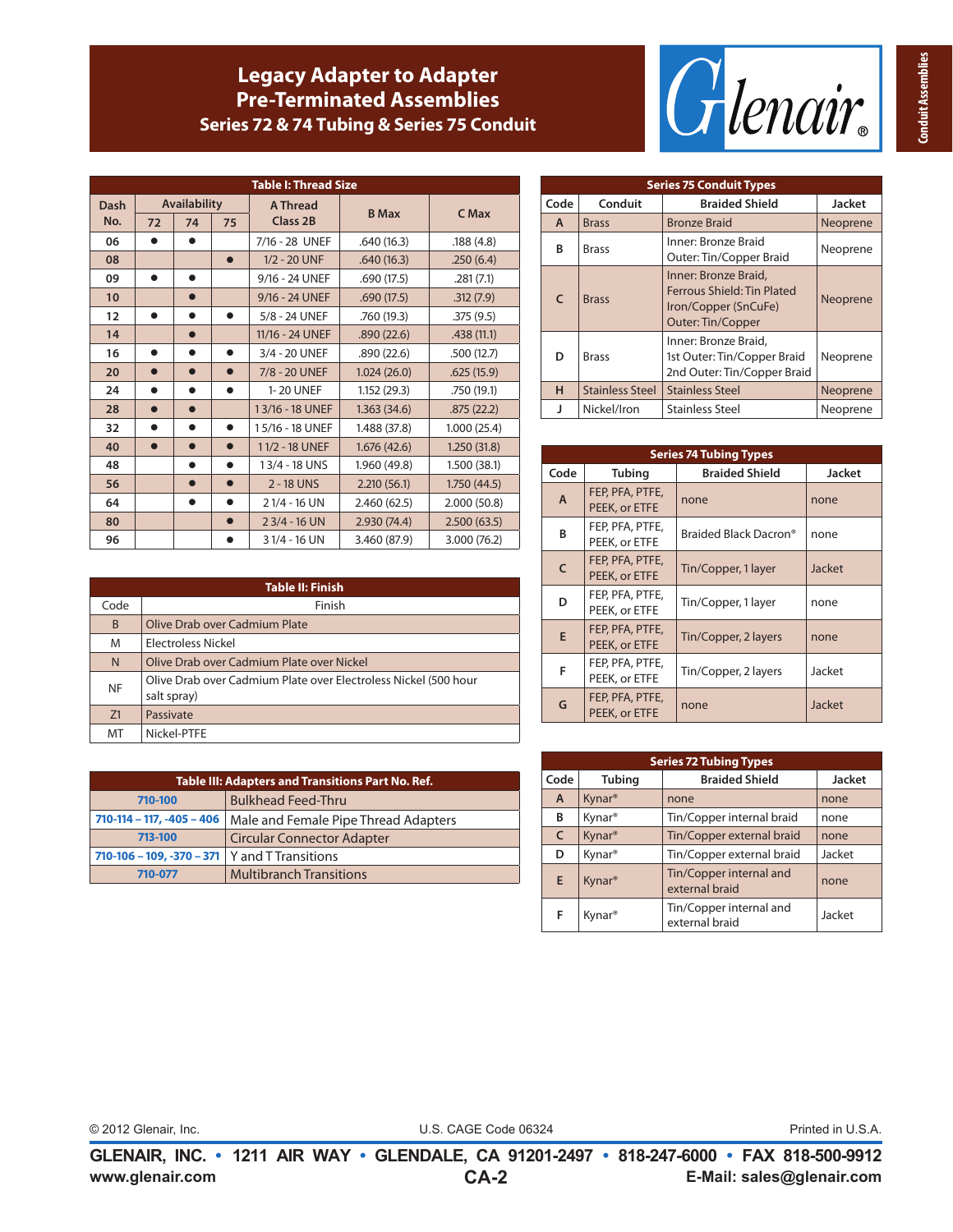

## **Legacy Connector to Adapter Pre-Terminated Assemblies Series 72 & 74 Tubing & Series 75 Conduit**

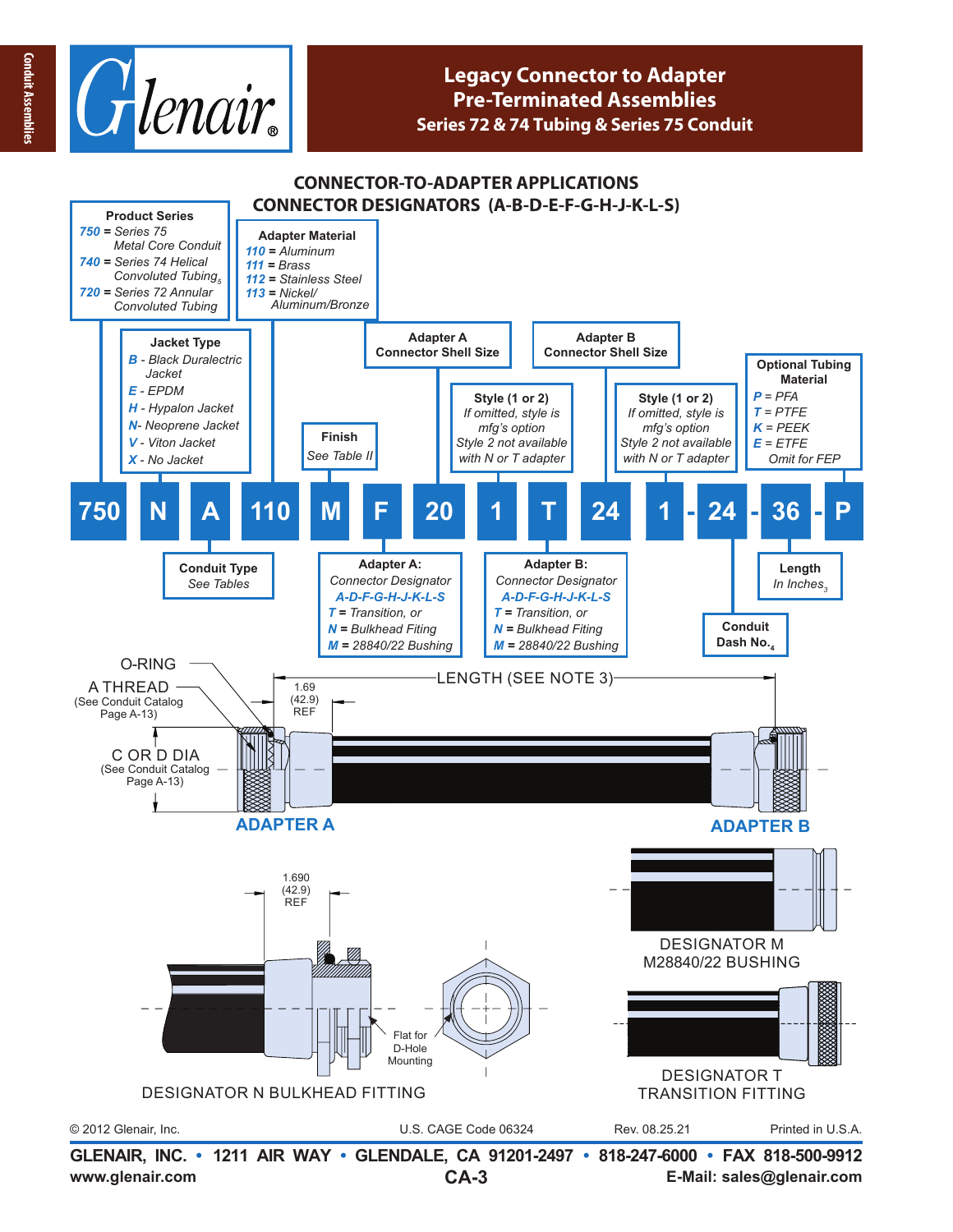# **Legacy Connector to Adapter Pre-Terminated Assemblies Series 72 & 74 Tubing & Series 75 Conduit**



| <b>Table I: Thread Size</b> |           |                     |           |                 |              |              |                    |
|-----------------------------|-----------|---------------------|-----------|-----------------|--------------|--------------|--------------------|
| Dash                        |           | <b>Availability</b> |           | A Thread        |              |              | <b>G Max</b>       |
| No.                         | 72        | 74                  | 75        | <b>Class 2B</b> | <b>B</b> Max | C Max        | (bulkhead<br>size) |
| 06                          |           | $\bullet$           |           | 7/16 - 28 UNEF  | .640(16.3)   | .188(4.8)    | 1.63(41.4)         |
| 08                          |           |                     |           | 1/2 - 20 UNF    | .640(16.3)   | .250(6.4)    | 1.63(41.4)         |
| 09                          | $\bullet$ | $\bullet$           |           | 9/16 - 24 UNEF  | .690 (17.5)  | .281(7.1)    | 1.63(41.4)         |
| 10                          |           |                     |           | 9/16 - 24 UNEF  | .690(17.5)   | .312(7.9)    | 1.63(41.4)         |
| 12                          | $\bullet$ |                     |           | 5/8 - 24 UNEF   | .760 (19.3)  | .375(9.5)    | 1.63(41.4)         |
| 14                          |           | $\bullet$           |           | 11/16 - 24 UNEF | .890(22.6)   | .438(11.1)   | 1.63(41.4)         |
| 16                          |           |                     |           | 3/4 - 20 UNEF   | .890 (22.6)  | .500(12.7)   | 1.63(41.4)         |
| 20                          | $\bullet$ | $\bullet$           |           | 7/8 - 20 UNEF   | 1.024(26.0)  | .625(15.9)   | 1.63(41.4)         |
| 24                          | $\bullet$ | ●                   |           | 1-20 UNEF       | 1.152 (29.3) | .750 (19.1)  | 1.63(41.4)         |
| 28                          | $\bullet$ | $\bullet$           |           | 13/16 - 18 UNEF | 1.363(34.6)  | .875(22.2)   | 1.63(41.4)         |
| 32                          | $\bullet$ | ●                   |           | 15/16 - 18 UNEF | 1.488 (37.8) | 1.000(25.4)  | 1.63(41.4)         |
| 40                          |           |                     |           | 11/2 - 18 UNEF  | 1.676(42.6)  | 1.250(31.8)  | 1.63(41.4)         |
| 48                          |           |                     |           | 13/4 - 18 UNS   | 1.960 (49.8) | 1.500(38.1)  | 1.75(44.5)         |
| 56                          |           | $\bullet$           | $\bullet$ | 2 - 18 UNS      | 2.210(56.1)  | 1.750(44.5)  | 1.75(44.5)         |
| 64                          |           | ●                   |           | 21/4 - 16 UN    | 2.460(62.5)  | 2.000 (50.8) | 1.75(44.5)         |
| 80                          |           |                     |           | $23/4 - 16$ UN  | 2.930(74.4)  | 2.500(63.5)  | 1.75(44.5)         |
| 96                          |           |                     |           | 31/4 - 16 UN    | 3.460 (87.9) | 3.000 (76.2) | 1.75(44.5)         |

|           | Table II: Finish                                                               |  |  |  |  |  |  |
|-----------|--------------------------------------------------------------------------------|--|--|--|--|--|--|
| Code      | Finish                                                                         |  |  |  |  |  |  |
| B         | Olive Drab over Cadmium Plate                                                  |  |  |  |  |  |  |
| M         | Electroless Nickel                                                             |  |  |  |  |  |  |
| N         | Olive Drab over Cadmium Plate over Nickel                                      |  |  |  |  |  |  |
| <b>NF</b> | Olive Drab over Cadmium Plate over Electroless Nickel (500 hour<br>salt spray) |  |  |  |  |  |  |
| Z1        | Passivate                                                                      |  |  |  |  |  |  |
| MT        | Nickel-PTFE                                                                    |  |  |  |  |  |  |

| Table III: Adapters and Transitions Part No. Ref. |                                      |  |  |  |  |
|---------------------------------------------------|--------------------------------------|--|--|--|--|
| 710-100                                           | <b>Bulkhead Feed-Thru</b>            |  |  |  |  |
| $710-114 - 117, -405 - 406$                       | Male and Female Pipe Thread Adapters |  |  |  |  |
| <b>Circular Connector Adapter</b><br>713-100      |                                      |  |  |  |  |
| $710-106 - 109, -370 - 371$                       | Y and T Transitions                  |  |  |  |  |
| 710-077                                           | <b>Multibranch Transitions</b>       |  |  |  |  |

|              | <b>Series 75 Conduit Types</b> |                                                                                                 |          |  |  |  |  |  |
|--------------|--------------------------------|-------------------------------------------------------------------------------------------------|----------|--|--|--|--|--|
| Code         | Conduit                        | <b>Braided Shield</b>                                                                           | Jacket   |  |  |  |  |  |
| A            | <b>Brass</b>                   | <b>Bronze Braid</b>                                                                             | Neoprene |  |  |  |  |  |
| B            | <b>Brass</b>                   | Inner: Bronze Braid<br>Outer: Tin/Copper Braid                                                  | Neoprene |  |  |  |  |  |
| $\mathsf{C}$ | <b>Brass</b>                   | Inner: Bronze Braid,<br>Ferrous Shield: Tin Plated<br>Iron/Copper (SnCuFe)<br>Outer: Tin/Copper | Neoprene |  |  |  |  |  |
| D            | <b>Brass</b>                   | Inner: Bronze Braid,<br>1st Outer: Tin/Copper Braid<br>2nd Outer: Tin/Copper Braid              | Neoprene |  |  |  |  |  |
| н            | <b>Stainless Steel</b>         | <b>Stainless Steel</b>                                                                          | Neoprene |  |  |  |  |  |
| J            | Nickel/Iron                    | <b>Stainless Steel</b>                                                                          | Neoprene |  |  |  |  |  |
|              | <b>Series 74 Tubing Types</b>  |                                                                                                 |          |  |  |  |  |  |

| aciica immuniy iyota |                                  |                       |               |
|----------------------|----------------------------------|-----------------------|---------------|
| Code                 | <b>Tubing</b>                    | <b>Braided Shield</b> | <b>Jacket</b> |
| $\mathsf{A}$         | FEP, PFA, PTFE,<br>PEEK, or ETFE | none                  | none          |
| B                    | FEP, PFA, PTFE,<br>PEEK, or ETFE | Braided Black Dacron® | none          |
| C                    | FEP, PFA, PTFE,<br>PEEK, or ETFE | Tin/Copper, 1 layer   | Jacket        |
| D                    | FEP, PFA, PTFE,<br>PEEK, or ETFE | Tin/Copper, 1 layer   | none          |
| E                    | FEP, PFA, PTFE,<br>PEEK, or ETFE | Tin/Copper, 2 layers  | none          |
| F                    | FEP, PFA, PTFE,<br>PEEK, or ETFE | Tin/Copper, 2 layers  | Jacket        |
| G                    | FEP, PFA, PTFE,<br>PEEK, or ETFE | none                  | Jacket        |

| <b>Series 72 Tubing Types</b> |                    |                                           |               |
|-------------------------------|--------------------|-------------------------------------------|---------------|
| Code                          | <b>Tubing</b>      | <b>Braided Shield</b>                     | <b>Jacket</b> |
| $\mathsf{A}$                  | Kynar <sup>®</sup> | none                                      | none          |
| В                             | Kynar <sup>®</sup> | Tin/Copper internal braid                 | none          |
| $\mathsf{C}$                  | Kynar <sup>®</sup> | Tin/Copper external braid                 | none          |
| D                             | Kynar <sup>®</sup> | Tin/Copper external braid                 | Jacket        |
| E.                            | Kynar <sup>®</sup> | Tin/Copper internal and<br>external braid | none          |
| F                             | Kynar <sup>®</sup> | Tin/Copper internal and<br>external braid | Jacket        |

#### *Notes*

- 1. Metric dimensions (mm) are indicated in parentheses.
- 2. O-Ring not supplied with connector designator A.
- 3. Length tolerance is  $\pm$  .250 (12.7) for lengths up to 24 inches (619.6 mm). Length tolerance for longer lengths is  $\pm$  one percent (1%) of the length.
- 4. Consult factory for fittings using 3.000" (76.2) conduit.
- 5. Pre-terminated assemblies using product Series 74 will be supplied with FEP material, standard wall thickness, standard convolutions, tin copper braid, and neoprene jacket. For other options consult factory.
- 6. See section A for connector designator and interface information.

© 2012 Glenair, Inc. U.S. CAGE Code 06324 Printed in U.S.A.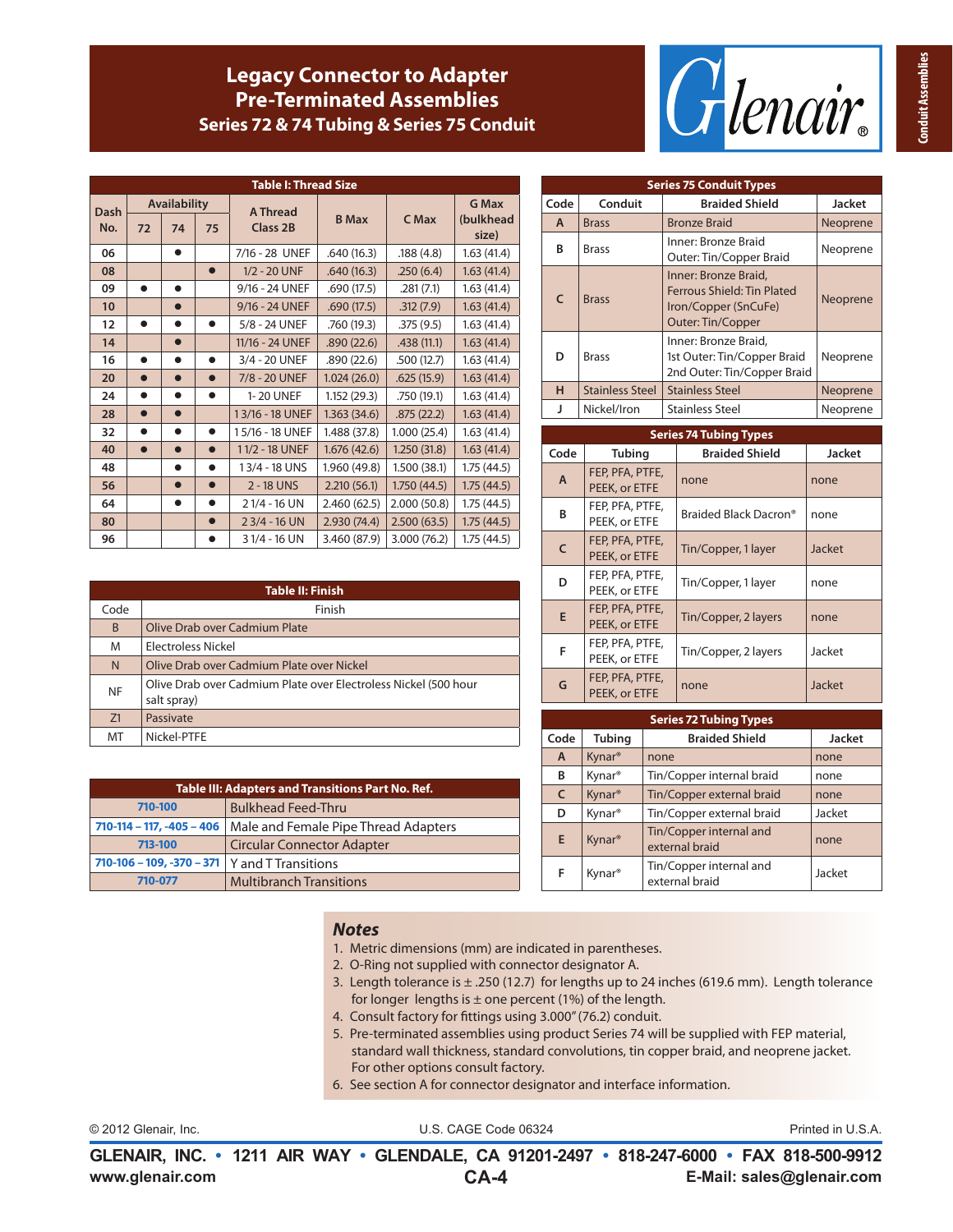

### **CONNECTOR-TO-ADAPTER APPLICATIONS CONNECTOR DESIGNATORS (A-B-D-E-F-G-H-J-K-L-S)**



#### *Notes*

- 1. Metric dimensions (mm) are indicated in parentheses.
- 2. Length tolerance is ± .250 (12.7) for lengths up to 24 inches (619.6 mm). Length tolerance for longer lengths is  $\pm$  one percent (1%) of the length.
- 3. Consult factory for fittings using 3.000" (76.2) conduit.
- 4. Pre-terminated assemblies using product Series 74 will be supplied with FEP material, standard wall thickness, standard convolutions, tin/copper braid, and neoprene jacket. For other options consult factory.
- 5. See section A for connector designator and interface information.

| © 2012 Glenair, Inc.                                                                                        | U.S. CAGE Code 06324 | Rev. 04.01.20 | Printed in U.S.A.         |
|-------------------------------------------------------------------------------------------------------------|----------------------|---------------|---------------------------|
| GLENAIR, INC. • 1211 AIR WAY • GLENDALE, CA 91201-2497 • 818-247-6000 • FAX 818-500-9912<br>www.glenair.com | $CA-5$               |               | E-Mail: sales@glenair.com |